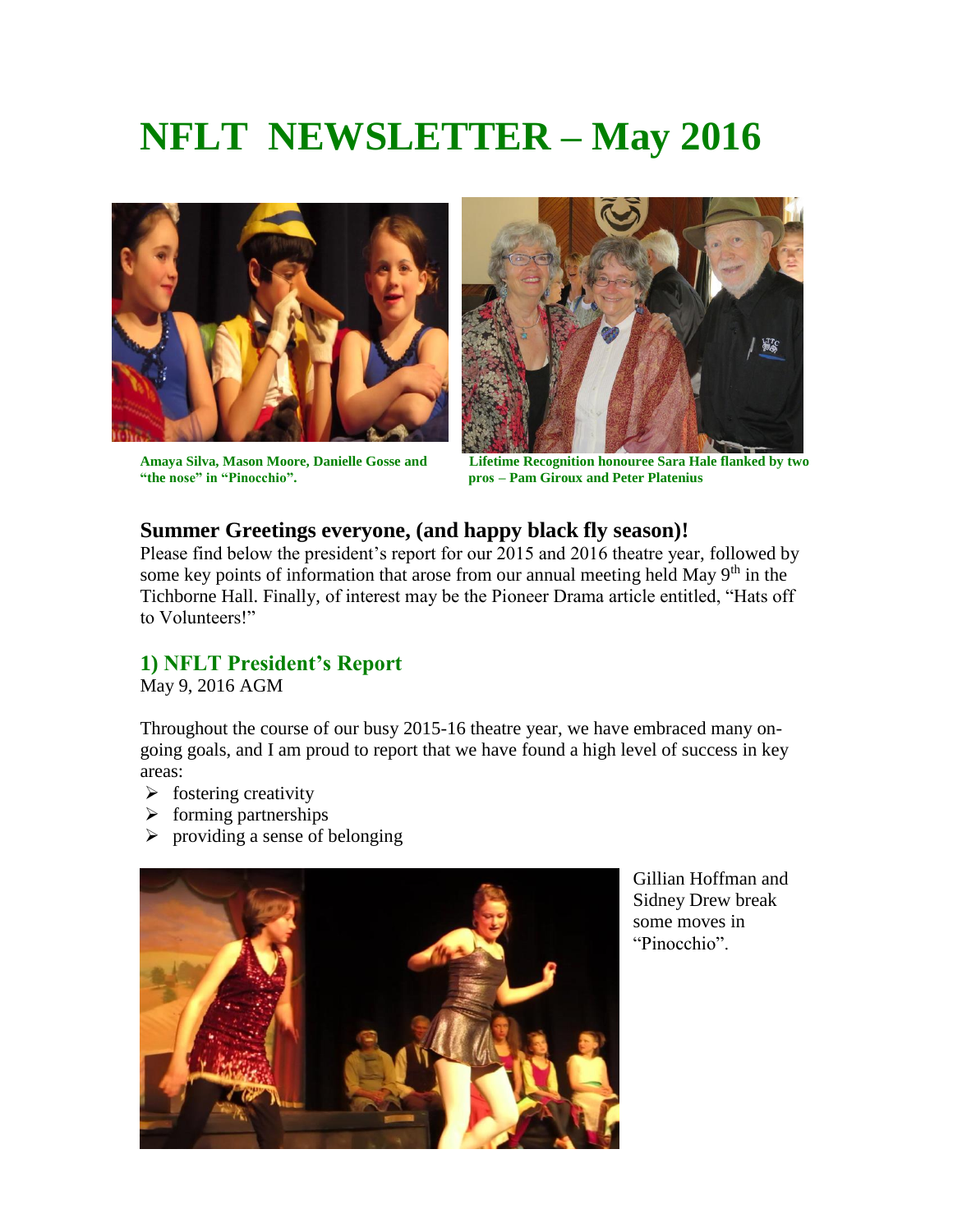### **Creativity**

Talk about **creativity**! First off, we provided the opportunity for our seasoned faithful to flourish. Here are just a few examples: **Donna Larocque** blew us all away with her breath-taking big book set in "Pinocchio"; **Geoffrey Murray** did the same with his costumes; and **Pam Giroux** wowed us with powerful performances in both "The Miracle Worker" and "Pinocchio".

But we also provided equal opportunity for new talent to shine – **Carol Belanger** astounded us all with her directorial debut in "The Miracle Worker"; **Nancy Hilder** was awesome in her first time role as producer for "Pinocchio"; retired couple, **Carol and Greg Morris** of Arden, were wonderful in their first stage appearance when they took on roles in "Pinocchio"; and **Johnathon Wisteard** (actor and legend in the making) and his sister **Jennifer** (make-up artist extraordinaire) proved a most pleasant asset to our "Pinocchio" production.

Then, of course, **Gillian Hoffman** danced, acted and charmed audiences in "Pinocchio" as **Sidney Drew and Annika Putnam** got delightfully serious on us in "The Miracle Worker", and **Mason Moore** simply shined as "Pinocchio", and…well, need I say more? Yes, we fostered creativity, wouldn't you agree?



## **Partnerships**

NFLT has **partnered** with many community groups, making us an important link in the fabric of our life here in Central and North Frontenac.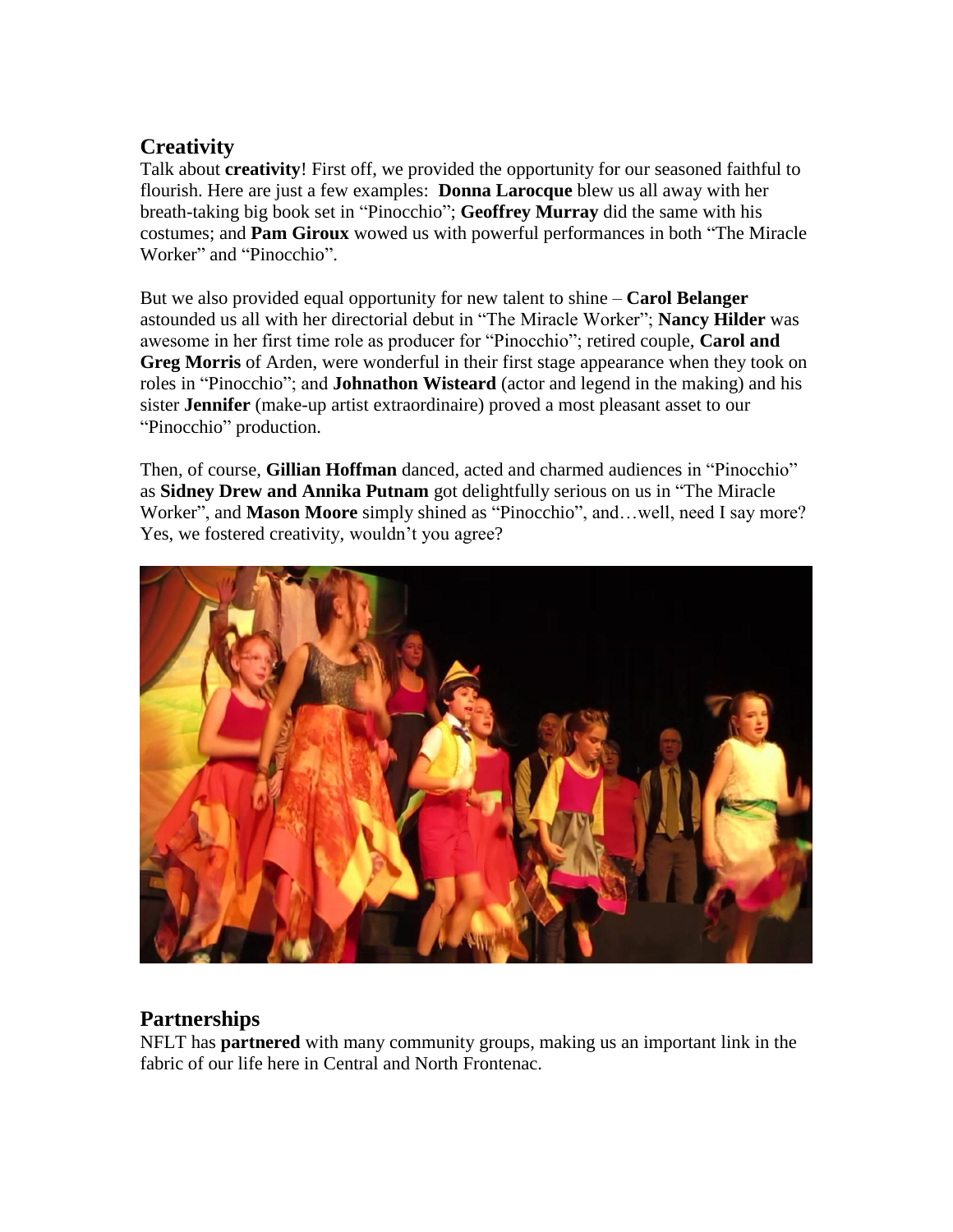The **Limestone District School Board** and **GREC** invite us to do two productions a year in their facility. And **Central Frontenac Township** helps support this monetarily. We are truly grateful of this arrangement.

Local businesses have helped us out again in a variety of ways. For example, the **Sharbot Lake Pharmacy**, the **Dollar Store** and the **Parham General Store** kindly facilitated (in a big way!) the sale of tickets.

In the fall, student representative, **Gillian Hoffman** and **Johnathon Wisteard** of



"Pinocchio" fame and I helped out with **Community Living – North Frontenac**'s masquerade ball, decorating and emceeing. We look forward to offering continued support to this wonderful group.

Land O' Lakes Public School appreciated our loaning to them of black curtains and our theatre lights for their spring production.

**Clarendon Millar Community Archives** was grateful to borrow backdrop flats for their display in Plevna on General Stores.

And some of our equipment will be in use this Saturday the 14th at a benefit concert for **Julie Druker's good friend Buck** who suffered a horrendous house fire in the fall.

**Partnerships** – we help to form, be included in and appreciate these **ties that bind**.

#### **Belonging**

And finally we continue to bring people together, providing **a sense of belonging** by working toward a common goal – a performance - each person an important link. And if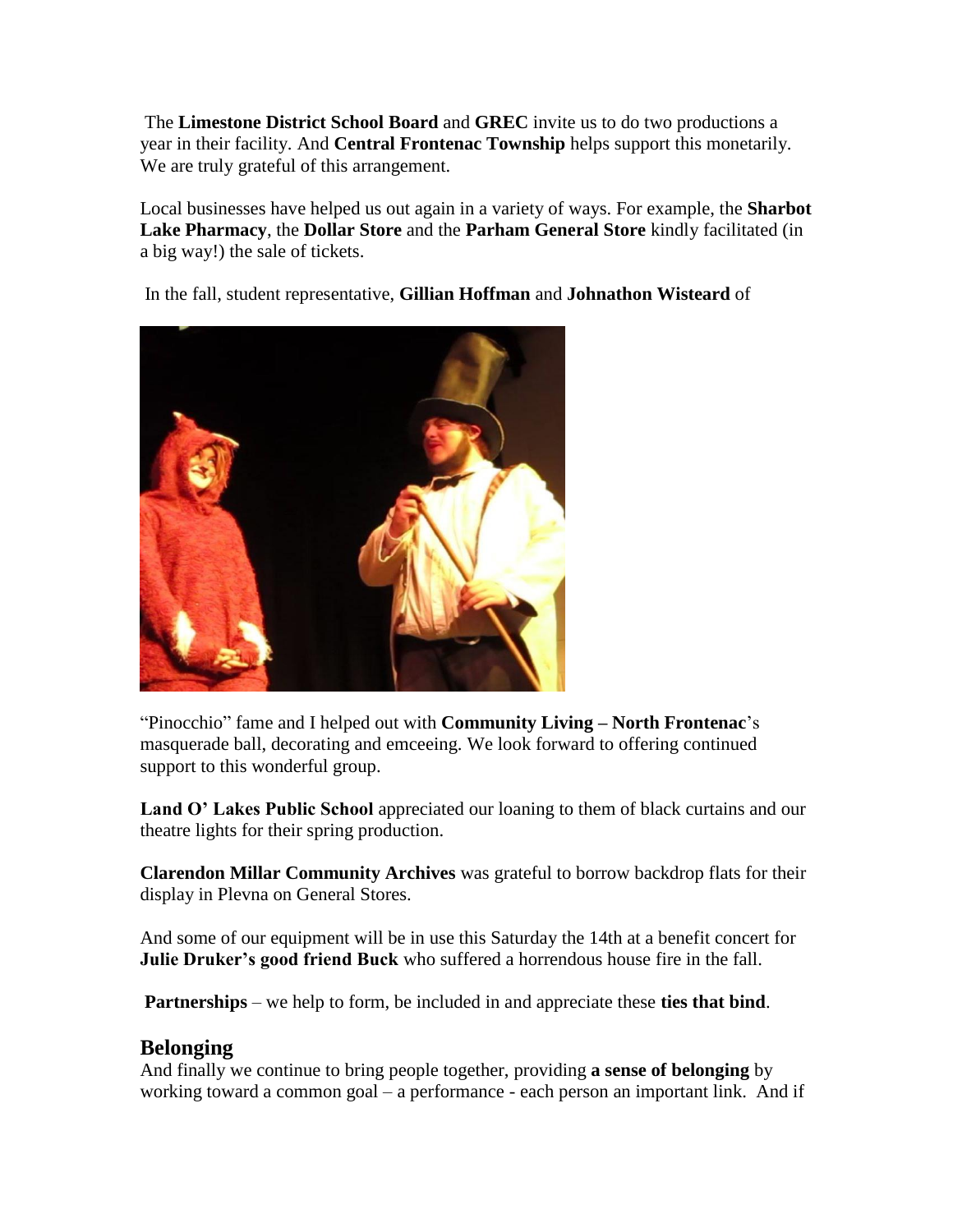you were to talk to anyone who has experienced an NFLT production, chances are they will tell you of the strong friendships and the feeling of being **a vital part of a family** that occur throughout the course of rehearsals and performance week. This sense of belonging is reassuring and builds spirit, confidence and a true sense of being part of something special.



Margo McCullough, Assistant Stage Manager, "The Miracle Worker" (station sign by Donna Larocque)

I would like **to thank** all who helped us find success in NFLT's theatre year 2015-2016.

A heart-felt thank you to:

> our dedicated executive

> our wonderful participants

> our many patrons and community partners

> and a special shout out to all the behind-the-scenes people, (including our photographer, videographer and web-site manager **Wendy Parliament**), who are so instrumental in our success.



> Sara, Pam, Wendy and Tim enjoying the NFLT's Awards afternoon last fall

So please, spread the word, **"Join us!"** Take a walk on the creative side! We'll be looking for you this year on or off the stage!

Thanks and Good Cheer always! Brian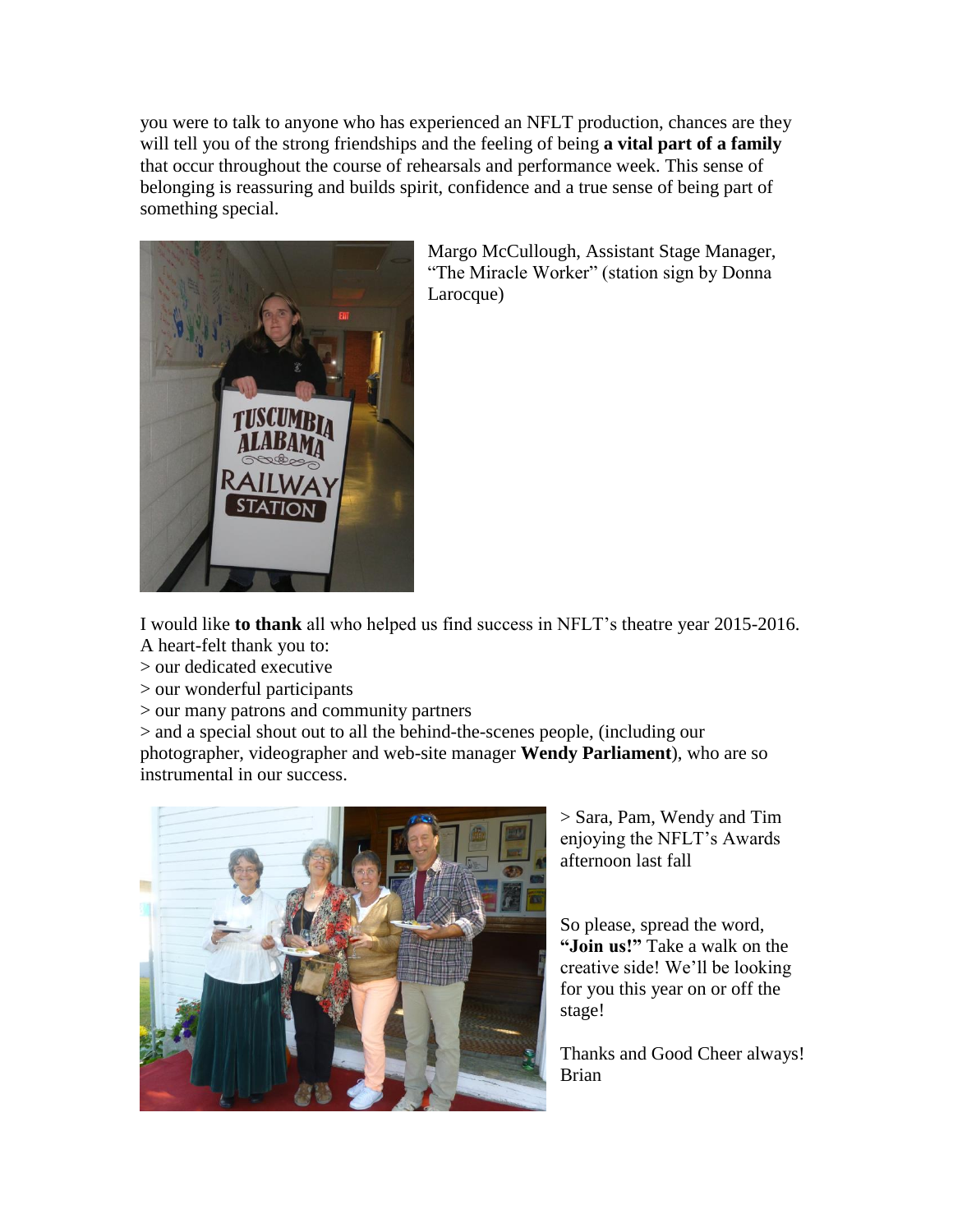#### **2) Membership Initiative**

Sally Angle, executive member at large, outlined the rationale for reinstating a **membership fee**: to help offset administration costs (insurance, taxes, hydro) plus production costs (copyright payments, sets, costumes advertising, tickets, programmes, etc.) and to provide members with a positive sense of investment.

With that in mind, Sally moved that we reinstate a membership fee for NFLT at a cost of **\$5 per year per person, \$10 for a family** and that membership records be kept. (Article 1- section 1). Doug MacIntyre seconded. The motion was **carried**.

Then, Sally moved that a fee of \$5 per person (\$10 per family) be charged for participation in NFLT productions *and that that fee constitute membership in NFLT one doesn't have to pay twice - for one year from date of payment*. (Article 1- section 2d). Ian seconded. **Carried**.

It should be noted, that Sally has generously offered to manage all this data. Forms were distributed to members to fill out and also note on the reverse side any experience they had which could be kept on record. Fees were then collected. Sally will keep a membership list on her computer plus collate individual experience in a separate production resource booklet.

At a later date, the membership form will be discussed at further length by the Executive as Doug MacIntyre has some more specific information he would like to be considered for the form. (i.e., previous roles, time conflicts, talents - read music, singer, dancer, instrumentalist, etc.).

#### **3) Playbill - Fall, 2016; Spring, 2017**

The Fall show will feature **Craig Godfrey**'s music - filled, cottage – themed, **"Turtle Crossings"**. Brian Robertson will direct.

Our Spring production will bring the comedy **"The Hand That Cradles The Rock"** to the stage and it sounds like a fun dance between female assertiveness versus male masculinity as a young father tries his hand at being Mr. Mom. **Doug MacIntyre** will have a few laughs directing that, for sure!

Please see our web-site for updates and further information about these upcoming productions – perhaps this will be an opportunity for your big break!

#### **4) Ongoing Initiatives:**

**> GREC routines** continue to evolve and include:

\* an actors' etiquette and school code of conduct handbook

\* the assurance that *parents of actors only pay for one performance* and can avail themselves of vacant seats for subsequent shows just before curtain opening

\* no reserved seating unless a disability (sight, hearing, physical) needs to be considered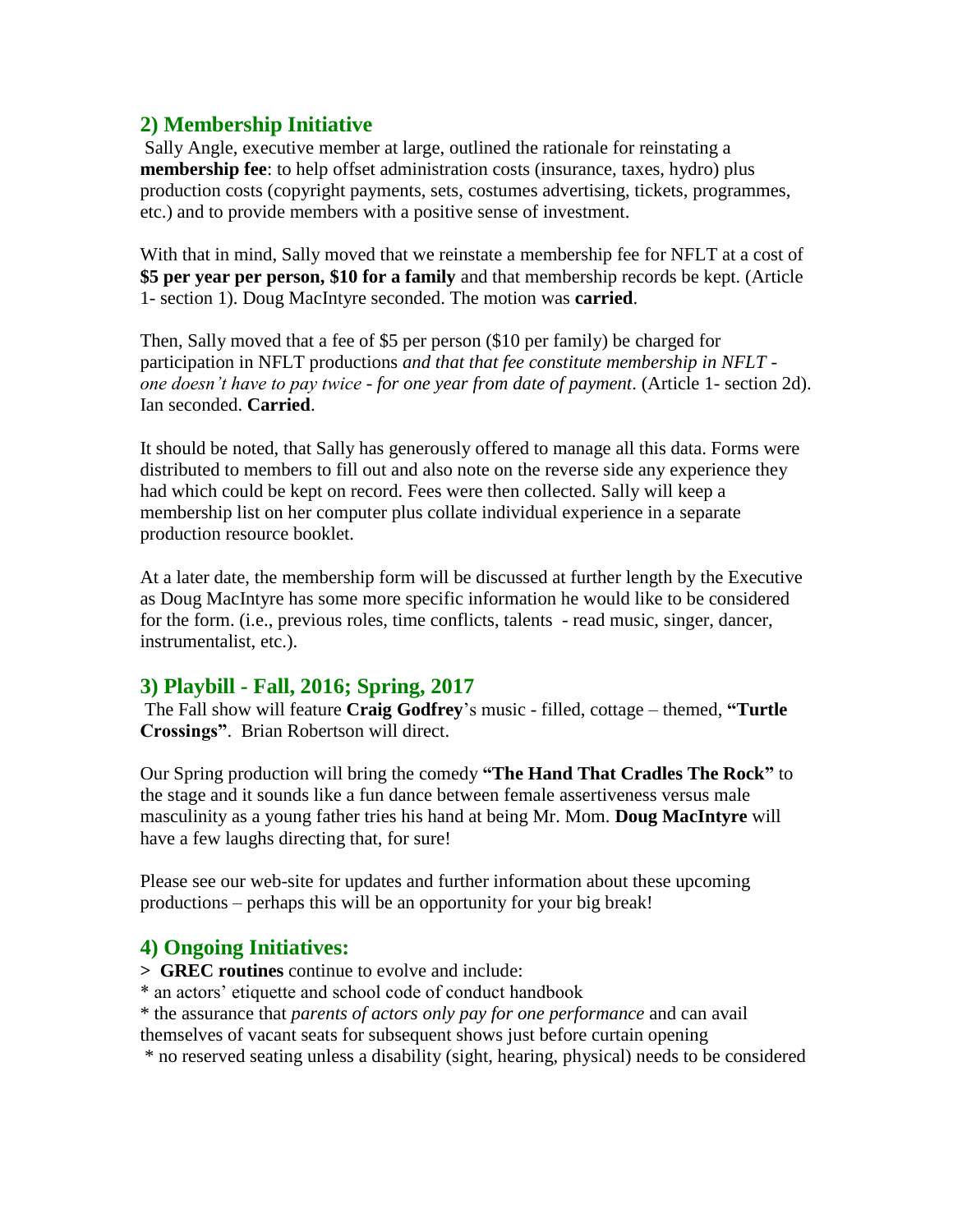A duotang advising directors of these and other issues will be organized by Doug MacIntyre and be ready for the next production.

 **Canada 150** – NFLT is a proud supporter and participant in Central Frontenac's Canada 150 campaign **culminating in celebrations throughout the year 2017.** Check our web-site for future related developments, and let us know if you have any ideas on how NFLT can become an important part of the celebrations, cheering Canada's 150<sup>th</sup> birthday!



#### **5) Committees**

If anyone has an interest in helping out on one of our many volunteer committees, please contact us at 613-279-1335

- $\triangleright$  Sound organization, design and engineering
- $\triangleright$  Lighting organization, design and engineering
- $\triangleright$  Storage organization props, costumes, set pieces, tools etc.
- $\triangleright$  Make-up organization and application
- $\triangleright$  Grounds and interior maintenance of our hall and trailer
- $\triangleright$  Archives
- $\triangleright$  Publicity
- > Artistic Director
- $\triangleright$  Music Director
- $\triangleright$  Stage Director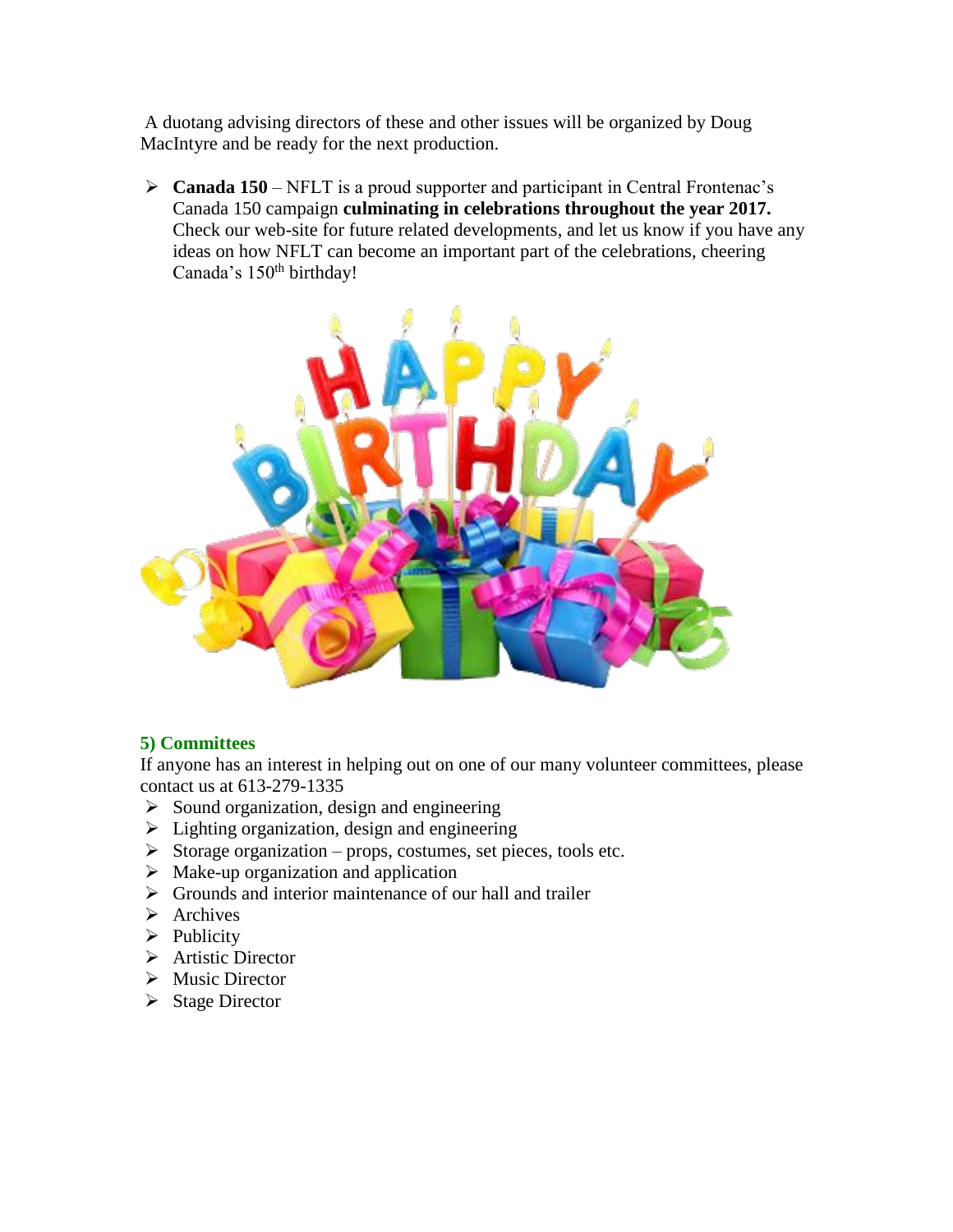# **Pioneer Drama Service – Hats off to Volunteers!**

Volunteers. Finding and Keeping 'Em

#### By Flip Kobler

Flip [Kobler](http://www.pioneerdrama.com/AuthorDetail.asp?ac=KOBLERFLIP) began his performing career as an actor before morphing into a writer. Flip and his wife, Cindy Marcus, have written

for Disney and now run Showdown Stage Company and Showdown Theater Academy in Valencia, California. Pioneer Drama

Service is pleased to offer several plays and musicals by this dynamic duo.

It takes a village. Trite, but true. If no man is an island, then no show is a peninsula. Even a one-man show can't operate solo. Someone has to work lights and sound. Someone has to run the house, take tickets, give out programs... You see where I'm going here. Any production needs help. And unless you're independently wealthy, that help comes in the form of volunteers. But where do you find 'em, how do you use 'em, and most importantly, how do ya keep 'em?

# Finding Volunteers

The most obvious place to recruit volunteers is from your **cast and crew.** Trouble is, they're often too busy rehearsing to do all the other set, costume, painting, props, tickets, and publicity tasks, as well as the bajillion and seven other things that need doing, to actually do that need-doing thing.

So let's look outside the cast and crew.

Another great resource is **parents.** Duh, right? Parents of your cast and crew are often eager to help. They're a great place to farm out the work that needs to be done. Costumes, set or prop construction, publicity, tickets, etc. We'll talk about how to best use their talents and enthusiasm in the next section, but we couldn't do our shows without our Supermoms and Superdads.

Have you considered **the retired community**? A local 55-and-over complex? The Lions Club? The Legion? There are lots of active seniors out there looking to be even active-er. They'd love a place to put their talents and skills to use. And as a bonus, the more outside people who work on your show, the more tickets you sell because they love to bring their family and friends to show off the program they're supporting.

We worked at a theater in Florida that already had a fabulous volunteer system in place. The community theater did seven shows a year. They struck after the final Sunday matinee. On Monday morn, a group of retired guys came in and built the set for the next show over the next three days. Thursday morning a group of retired gals zipped in to paint the set. In less than a week the entire set for the next show was up and curtain-ready. They worked like a well-oiled machine, and these seniors knew their stuff!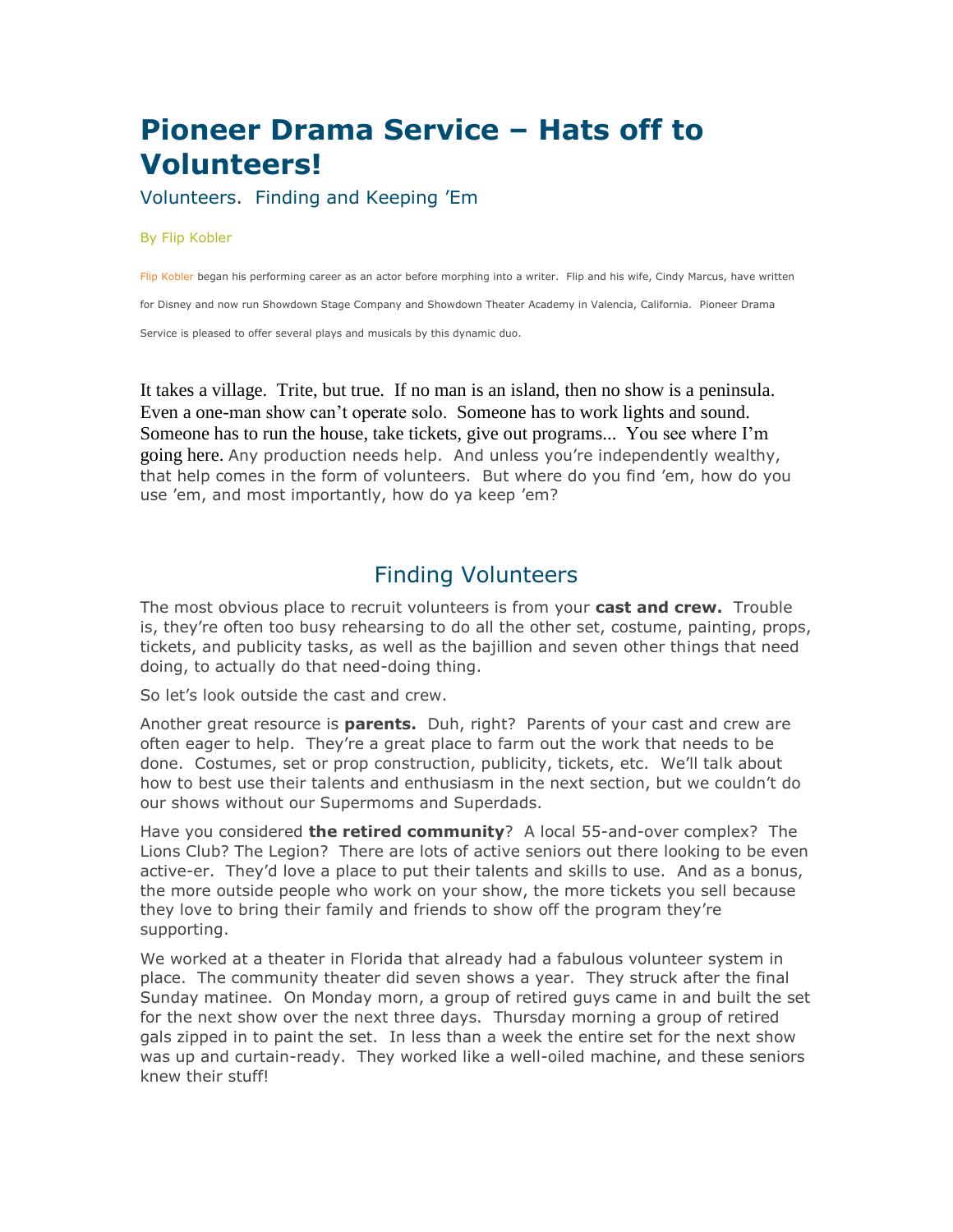Lastly, we'd like to suggest your **local church**, synagogue, or temple. We've done a lot of church productions and have discovered the one thing churches have in abundance is man-power. Talk to the local clergy, tell them what you need and see if they'd be willing to put it in Sunday's program or make an announcement from the pulpit. Congregations and youth groups are often excited to help out in the community. Plus, it's another resource for selling those all-important tickets.

#### **Empowering Volunteers**

Now that you've got 'em, how do you use 'em? We've discovered that people love giving their time, but hate wasting it. So when worktime rolls around, **be prepared and scheduled.**

If you can, **farm out jobs** to parents who can work on their own time. Tell a mom "I need this costume done by Friday please." That will let her work at home when she has the time, whether it's evenings, insomnia at 3 a.m., or while the baby takes a nap. Can you ask dads, uncles, or grandpas to build your flats or benches at home? They may not be able to come to the school to build on Saturday when the big workforce is scheduled, but if they have a specific task and timeline, you'll be pleasantly surprised what can be accomplished.

If you do have a big **on-site workday**, be sure to have clear goals prepared and the needed materials on-hand. "Today, our goal is to get the walls up." Or, "Today we want all the outside background flats painted." Setting ambitious yet attainable goals gives people a drive and sense of accomplishment. But ask people to come in for three hours on a Saturday morning without clear plans, and they'll often spend it drinking coffee and standing around wondering what to do. Ask for goals, not hours.

Keep in mind that volunteers are not just here as free labor. They're here out of love and devotion and want some input into the final show. If you ask a mom to make a lion costume, let her make it the way she wants. Let her feel empowered and creative. If you ask a dad to build a bookcase, you might have to live with the bookcase he built, not the one you imagined.

You may even come to a place where you have to choose between making the volunteers happy and getting the exact show you dreamed about. Remember, dreams are free, volunteers are hard to come by.

#### **Keeping volunteers**

The easiest way to keep volunteers is **to let them be part of the process**. Make them feel important, needed, and appreciated.

We already talked about giving them some creative freedom and input. Give as much as you can without hurting the show. People will come back if their creative urges are given an outlet.

**Give them credit.** Be sure to list the volunteers in the program, or even on a special board in the lobby. Everyone wants to be acknowledged for their hard work. Sing their praises via pictures on Facebook and other social media. We often have a collage board in the lobby during the final production. You know the kind of thing pictures of the set and costumes in progress, photos of the volunteers working. The audience loves to see the "work in progress."